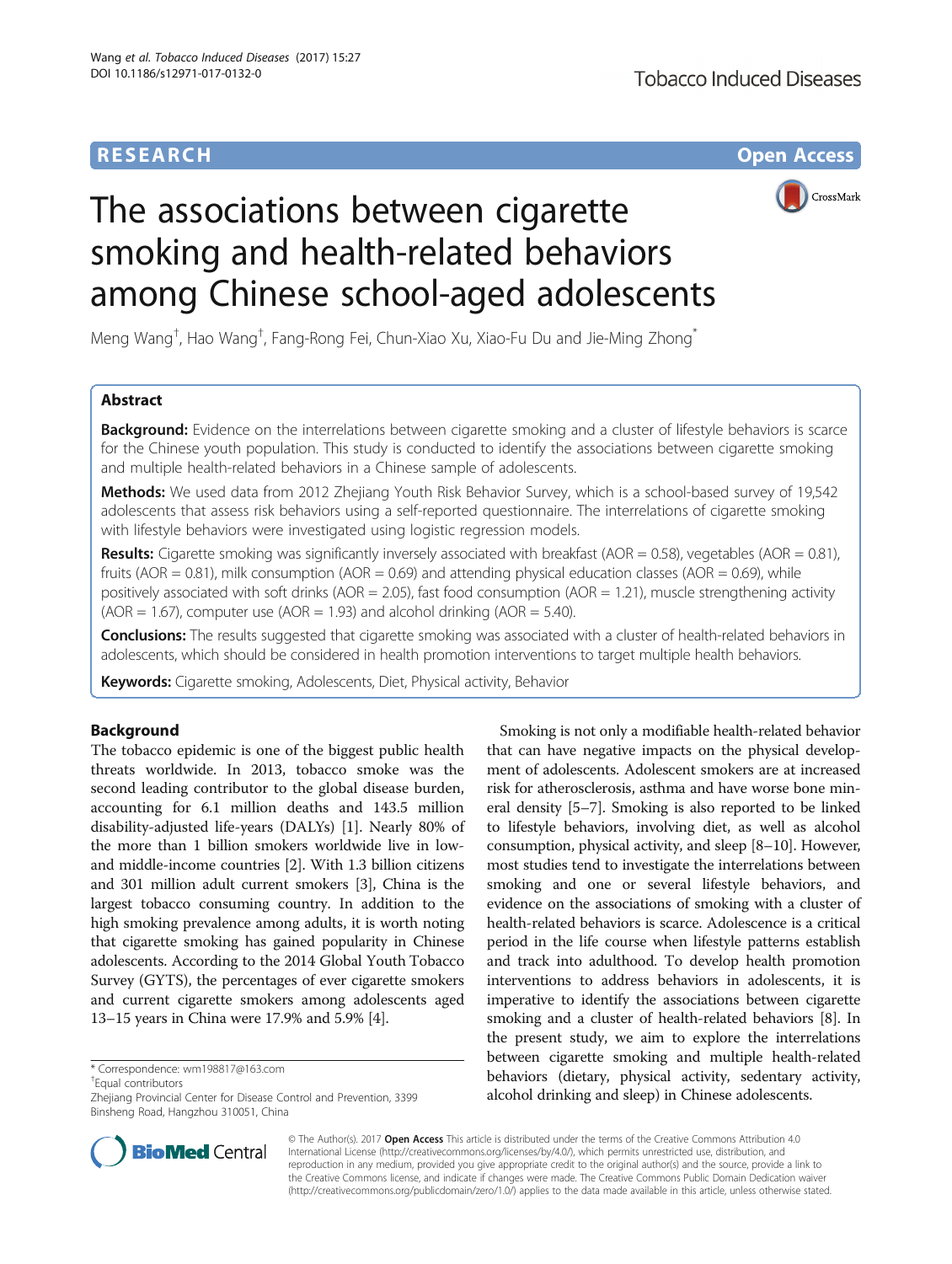#### Methods

#### Data source

The data presented here were obtained from 2012 Zhejiang Youth Risk Behavior Survey (YRBS), which is a schoolbased survey of adolescents that assess risk behaviors. In total, 20,589 middle and high school students agreed to participate in the survey, yielding a response rate of 97.53%. After excluding 108 ineligible questionnaires and 939 students who were not the natives of Zhejiang Province, finally, 19,542 students were recruited in the present study. A multistage, stratified cluster sampling technique was used. In the first stage, 30 counties were sampled from all 90 counties of Zhejiang Province on the basis of socioeconomic status. Then, schools in selected counties were stratified according to their levels (middle school, academic and vocational high school) and geographical positions (from west to east, from north to south). Then, based on the number of students in each level of school, samples of classes were selected and students were invited to complete a self-administered questionnaire. The self-administered questionnaire derived from U.S. 1991–2015 Youth Risk Behavior Surveillance System (YRBSS) and Global School-based Student Health Survey (GSHS) and was used to access the cigarette smoking, diet, as well as physical activity, sedentary activity, alcohol drinking, and sleep behaviors. Without teachers present, students completed the anonymous questionnaire in the classroom independently. After finished, questionnaires were collected by the researchers. To make all the participants voluntary, parents / guardians of the selected students and the school officials were sent a written letter to inform them that a study was to be conducted to examine issues relevant to adolescent health, and given the option to refuse the students' participation in the study. Consent was obtained from parents / guardians of the selected students to publish the collected data. Besides, all the researchers were strictly trained to protect the students' privacy and ensure the confidentiality of the personal data. In particular, our study abided by the "Declaration of Helsinki" and was approved by the ethnics committee of Zhejiang Provincial Center for Disease Control and Prevention. More detailed information about the study was provided elsewhere [\[11\]](#page-6-0).

# Variables definition

The participants' cigarette smoking behavior was accessed by the question: "During the past 30 days, on how many days did you smoke cigarettes? (0 days, 1–2 days, 3–5 days, 6–9 days, 10–19 days, 20–29 days, 30 days)". Participants were considered as current smokers if they answered had smoked at least 1 day during the past 30 days. Other questions involved diet, as well as physical activity, sedentary activity, alcohol drinking, and sleep and are described in Table [1](#page-2-0). Some previously identified smoking variables were included: age range ( $\leq$  13, 14, 15,  $\geq$  16 years), sex (girls, boys), location of school (urban, rural), and school level (middle school, academic high school, vocational high school). Besides, possible interaction between the clustered factors (fruits and vegetables; fast food and soft drinks; watch TV and use computer) and other health-related behaviors was tested and these significant were also taken into consideration in this study (Additional file [1:](#page-5-0) Table S1)

### Statistical analysis

The associations between current smoking and demographic characteristics of sex, location of school, and school level were tested with Chi-square tests. For age, the association with current smoking was tested with linearby-linear association Chi-square test. In the analysis on the association of current smoking and other health-related behaviors, logistic regression analyses were conducted by three steps in sequence. First, univariate logistic regression analyses were conducted to preliminarily assess the association. Second, a multivariate logistic regression model was constructed by adding all the variables. Third, two multivariate logistic regression analyses were conducted to determine the effects of current smoking on health-related behaviors in different sex and location of school. Besides, another logistic regression analysis process was repeated to further analyze each grade effect of cigarette number on other health-related behaviors. In this section, the number of cigarettes smoked was categorized as ≤1 cigarette per day, 2–10 cigarettes per day and >10 cigarettes per day. The effect values were reported by odds ratio (OR) and adjusted odds ratio (AOR) with their 95% confidence intervals (CIs) and a value of  $< 0.05$  was considered to be statistically significant. All analyses were performed using SAS statistical package (version 9.2, SAS Institute, Inc., Cary, NC, USA).

#### Results

Table [2](#page-2-0) showed that the demographic characteristics of sex, age, location of school and school level were associated with current smoking. The prevalence of smoking was statistically significantly higher among boys, as well as older students, rural school students and vocational high school students.

Tables [3](#page-3-0) and [4](#page-4-0) showed the associations between current smoking and other health-related behaviors. Compared to nonsmokers, current smokers had significant (19%-42%) reduction in having a daily breakfast, eating fruits and vegetables at least twice in a day, and milk at least three days in a week. Stratified by sex and location of school, girls were less likely to have a daily breakfast, eat fruits and vegetables at least twice in a day; urban school students were less likely to eat fruits and vegetables at least twice in a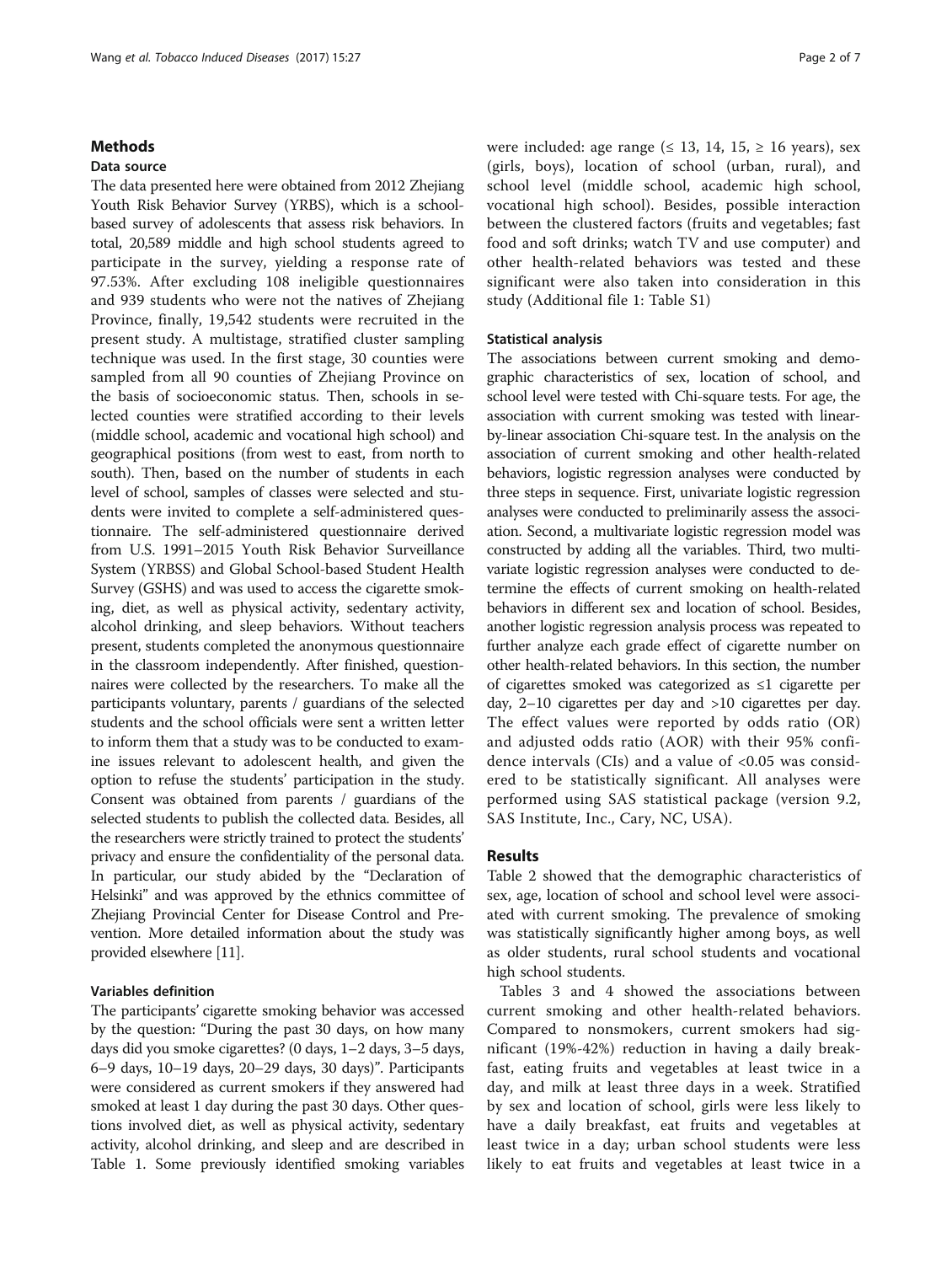| Behaviors                                   | Definition                                                                                                                                                                                                                                                                                                             |  |  |
|---------------------------------------------|------------------------------------------------------------------------------------------------------------------------------------------------------------------------------------------------------------------------------------------------------------------------------------------------------------------------|--|--|
| Dietary                                     |                                                                                                                                                                                                                                                                                                                        |  |  |
| Breakfast (Daily)                           | During the past 30 days, in an average week, how many days did you eat breakfast? with five answer<br>options, "0 day", "1-2 days", "3-4 days", "5-6 days", "7 days". The answers were further classified into<br>three groups, "Never" (0 day), "sometimes" (1-2 days, 3-4 days, and 5-6 days), and "daily" (7 days). |  |  |
| Fruits $(22 \times 1)$                      | During the past 30 days, how many times did you eat fruits every day? (0 time, <1 time, 1 time, 2 times,<br>3 times, 4 times, $\ge$ 5 times)                                                                                                                                                                           |  |  |
| Vegetables (≥2 times/d)                     | During the past 30 days, how many times did you eat vegetables every day? (0 time, <1 time, 1 time,<br>2 times, 3 times, 4 times, $\ge$ 5 times)                                                                                                                                                                       |  |  |
| Milk $(23 d/wk)$                            | During the past 30 days, how many days did you drink milk every week? (0 day, <1 day, 1-2 days, 3-4<br>days, 5-7 days)                                                                                                                                                                                                 |  |  |
| Soft drinks (≥1 times/d)                    | During the past 7 days, how many times did you drink soft drinks, such as Coke, Pepsi, or Sprite?<br>(0 time, 1-3 times, 4-6 times, once a day, twice a day, three times a day, $\geq$ 4 times a day)                                                                                                                  |  |  |
| Fast food $(22 d/wk)$                       | During the past 7 days, how many days did you eat fast food, such as hamburger, hotdogs, or potato<br>chips, etc.? (0 day, 1 day, 2 days, 3 days, 4 days, 5 days, 6 days, 7 days)                                                                                                                                      |  |  |
| Physical activity                           |                                                                                                                                                                                                                                                                                                                        |  |  |
| Moderate physical activity(≥2d/wk)          | During the past 7 days, how many days did you participate in at least 60 min of any kind of physical<br>activity that increased your heart rate and made you breathe hard, such as kicking shuttlecock, fast<br>bicycling, and doing housework, etc.? (0 day, 1 day, 2 days, 3 days, 4 days, 5 days, 6 days, 7 days)   |  |  |
| Muscle strengthening activity (≥2 d/wk)     | During the past 7 days, how many days did you do exercises to strengthen or tone your muscles, such<br>as push-ups, sit-ups, or weight lifting, etc.? (0 day, 1 day, 2 days, 3 days, 4 days, 5 days, 6 days, 7 days)                                                                                                   |  |  |
| Attend physical education classes (≥2 d/wk) | In an average week when you are in school, on how many days do you go to physical education classes?<br>(0 day, 1 day, 2 days, 3 days, 4 days, 5 days, 6 days, 7 days)                                                                                                                                                 |  |  |
| Sedentary Activity                          |                                                                                                                                                                                                                                                                                                                        |  |  |
| Watch TV $(22 h/d)$                         | On an average school day, how many hours do you watch TV? (0 h, <1 h, 1-2 h, 2-3 h, 3-4 h, 4-5 h, $\geq$ 5 h)                                                                                                                                                                                                          |  |  |
| Use computer $(22 h/d)$                     | During the past 7 days, in an average day, on how many hours did you spend using a computer for<br>playing games, surfing, e-mailing, or watching movies, etc.? (open question)                                                                                                                                        |  |  |
| Other                                       |                                                                                                                                                                                                                                                                                                                        |  |  |
| Sleep duration $(28 h/d)$                   | During the past 30 days, how many hours did you spend on sleeping every day? (open question)                                                                                                                                                                                                                           |  |  |
| Drink alcohol (yes)                         | During the past 30 days, on how many days did you have at least one drink of alcohol? (0 days, 1-2 days,<br>3-5 days, 6-9 days, 10-19 days, 20-29 days, 30 days)". Participants who answered had drunk alcohol at<br>least 1 day during the past 30 days were considered to have the alcohol drinking behavior         |  |  |

<span id="page-2-0"></span>Table 1 The definition of some variables in the 2012 Zhejiang Youth Risk Behavior Survey

Table 2 Demographic characteristics of students from 2012 Zhejiang Youth Risk Behavior Survey and the associations with smoking status

| Characteristics        | N(%            | Smoking status              | Chi-square                     | $\mathcal{P}$ |            |
|------------------------|----------------|-----------------------------|--------------------------------|---------------|------------|
|                        |                | Nonsmokers ( $N = 17,993$ ) | Current smokers ( $N = 1549$ ) |               |            |
| Sex                    |                |                             |                                | 805.2         | < 0.001    |
| Boys                   | 9723 (49.75)   | 8416 (86.56)                | 1307 (13.44)                   |               |            |
| Girls                  | 9819 (50.25)   | 9577 (97.54)                | 242 (2.46)                     |               |            |
| Age range (years)      |                |                             |                                | $304.7*$      | $< 0.001*$ |
| $\leq$ 13              | 3904 (19.98)   | 3797 (97.26)                | 107(2.74)                      |               |            |
| $14-$                  | 3038 (15.54)   | 2894 (95.26)                | 144 (4.74)                     |               |            |
| $15 -$                 | 3302 (16.90)   | 3026 (91.64)                | 276 (8.36)                     |               |            |
| $\geq 16$              | 9298 (47.58)   | 8276 (89.01)                | 1022 (10.99)                   |               |            |
| Location of school     |                |                             |                                | 26.3          | < 0.001    |
| Urban                  | 7346 (37.59)   | 6858 (93.36)                | 488 (6.64)                     |               |            |
| Rural                  | 12,196 (62.41) | 11,135 (91.30)              | 1061 (8.70)                    |               |            |
| School level           |                |                             |                                | 659.3         | < 0.001    |
| Middle school          | 9617 (49.21)   | 9175 (95.40)                | 442 (4.60)                     |               |            |
| Academic high school   | 5495 (28.12)   | 5140 (93.54)                | 355 (6.46)                     |               |            |
| Vocational high school | 4430 (22.67)   | 3678 (83.02)                | 752 (16.98)                    |               |            |

\*Linear-by-linear association chi-square test results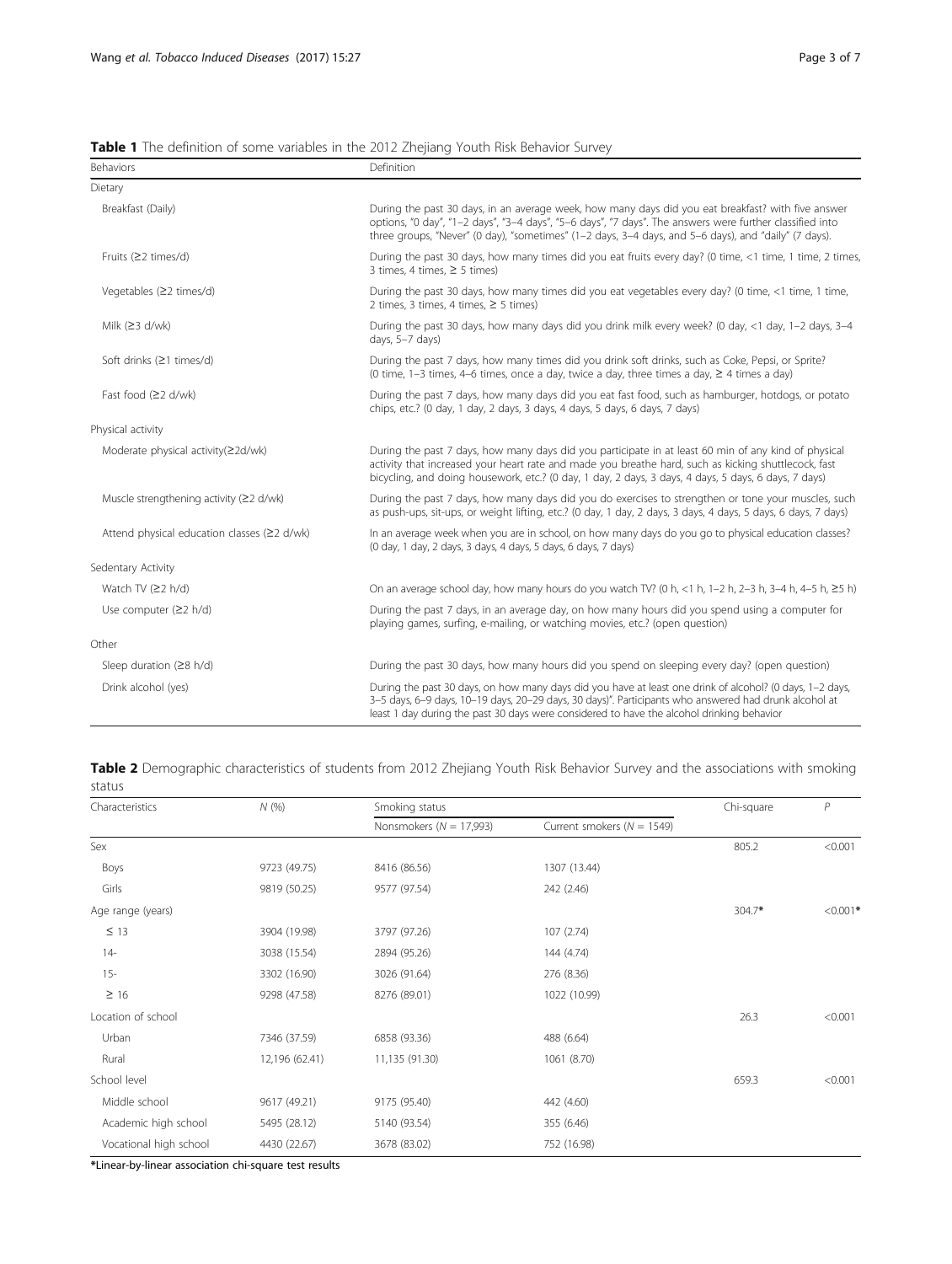| Behaviors                                                   | Smoking status <sup>a</sup> | All students        |                           |  |
|-------------------------------------------------------------|-----------------------------|---------------------|---------------------------|--|
|                                                             |                             | OR (95% CI)         | AOR <sup>c</sup> (95% CI) |  |
| Dietary                                                     |                             |                     |                           |  |
| Breakfast (Daily) <sup>a</sup>                              | Nonsmokers                  | Ref.                | Ref.                      |  |
|                                                             | Current smokers             | $0.39(0.35 - 0.43)$ | $0.58(0.52 - 0.66)$       |  |
| Fruits ( $\geq$ 2 times/d) <sup>a</sup>                     | Nonsmokers                  | Ref.                | Ref.                      |  |
|                                                             | Current smokers             | $0.79(0.71 - 0.89)$ | $0.81(0.71 - 0.91)$       |  |
| Vegetables ( $\geq$ 2 times/d) <sup>a</sup>                 | Nonsmokers                  | Ref.                | Ref.                      |  |
|                                                             | Current smokers             | $0.67(0.60 - 0.75)$ | $0.81(0.71 - 0.91)$       |  |
| Milk $(23 d/wk)^a$                                          | Nonsmokers                  | Ref.                | Ref.                      |  |
|                                                             | Current smokers             | $0.60(0.54 - 0.67)$ | $0.69(0.62 - 0.77)$       |  |
| Soft drinks $(≥1$ times/d) <sup>b</sup>                     | Nonsmokers                  | Ref.                | Ref.                      |  |
|                                                             | Current smokers             | 2.92 (2.57-3.33)    | $2.05(1.77-2.36)$         |  |
| Fast food (≥2 d/wk) <sup>b</sup>                            | Nonsmokers                  | Ref.                | Ref.                      |  |
|                                                             | Current smokers             | 2.02 (1.77-2.30)    | $1.21(1.05 - 1.40)$       |  |
| Physical Activity                                           |                             |                     |                           |  |
| Moderate physical activity (≥2d/wk) <sup>b</sup>            | Nonsmokers                  | Ref.                | Ref.                      |  |
|                                                             | Current smokers             | $0.97(0.87 - 1.08)$ | $0.92$ $(0.81 - 1.04)$    |  |
| Muscle strengthening activity ( $\geq$ 2 d/wk) <sup>b</sup> | Nonsmokers                  | Ref.                | Ref.                      |  |
|                                                             | Current smokers             | $1.63(1.47-1.81)$   | $1.67(1.49-1.88)$         |  |
| Attend physical education classes (≥2 d/wk)                 | Nonsmokers                  | Ref.                | Ref.                      |  |
|                                                             | Current smokers             | $0.56(0.49 - 0.64)$ | $0.69(0.60 - 0.80)$       |  |
| Sedentary Activity                                          |                             |                     |                           |  |
| Watch TV $(22 h/d)$                                         | Nonsmokers                  | Ref.                | Ref.                      |  |
|                                                             | Current smokers             | 1.22 (1.09-1.37)    | $0.91(0.80 - 1.03)$       |  |
| Use computer $(22 \ h/d)^b$                                 | Nonsmokers                  | Ref.                | Ref.                      |  |
|                                                             | Current smokers             | 2.96 (2.64-3.31)    | $1.93(1.71 - 2.18)$       |  |
| Other                                                       |                             |                     |                           |  |
| Sleep duration ( $\geq$ 8 h/d) <sup>a</sup>                 | Nonsmokers                  | Ref.                | Ref.                      |  |
|                                                             | Current smokers             | $0.99(0.88 - 1.11)$ | $1.04(0.97 - 1.11)$       |  |
| Drink alcohol (yes) <sup>a</sup>                            | Nonsmokers                  | Ref.                | Ref.                      |  |
|                                                             | Current smokers             | 7.27 (6.49-8.13)    | 5.38 (4.79-6.05)          |  |

<span id="page-3-0"></span>Table 3 Smoking status and its associations with health-related behaviors among all students from 2012 Zhejiang Youth Risk Behavior Survey

Bold numbers represent significant results

<sup>a</sup>During the past 30 days

<sup>b</sup>During the past 7 days

<sup>c</sup>Adjusted for all the covariates listed in the table

day, and milk at least three days in a week. Current smokers were 2.05 times (AOR = 2.05) more likely to consume soft drinks at least once in a day and 1.21 times  $(AOR = 1.21)$  more likely to consume fast food at least two days in a week as compared to nonsmokers. Girls were more likely to consume soft drinks at least once in a day and fast food at least two days in a week. Current smoking was significantly associated with increased probability of muscle strengthening activity, and decreased probability of attending physical education classes at least two days

in a week. Urban school students were more likely to attend muscle strengthening activity and less likely to attend physical education classes at least two days in a week. Current smokers were 1.93 times (AOR = 1.93) more likely to use computer at least two hours in a day as compared to nonsmokers and boys and urban school students were more likely to use computer at least two hours in a day. Current smoking was significantly associated with increased probability of alcohol drinking (AOR = 5.38) and girls and rural school students were more likely to drink alcohol.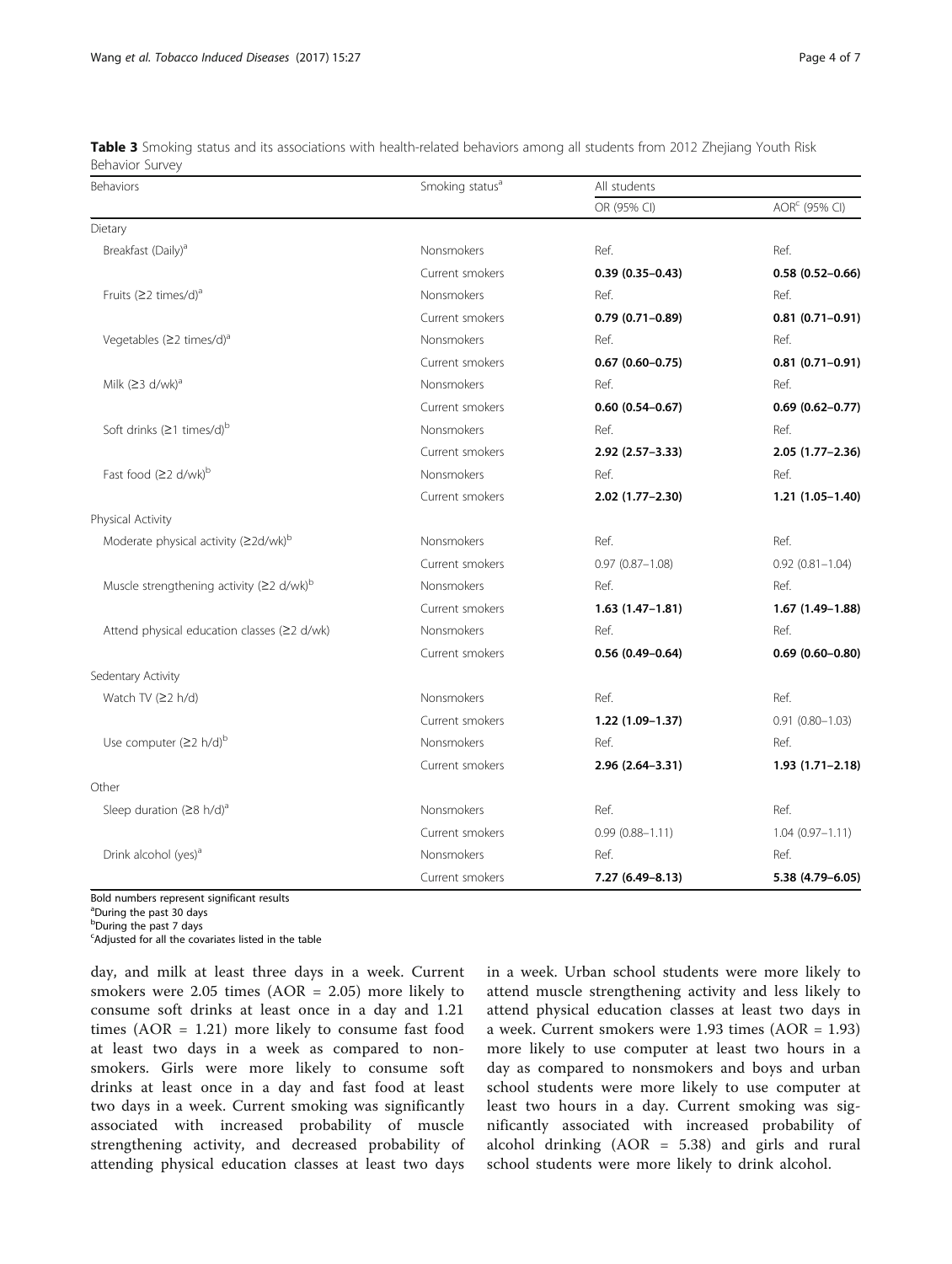| Behaviors                                                   | Smoking status <sup>a</sup> | Sex                       |                                    | Location of school                 |                           |
|-------------------------------------------------------------|-----------------------------|---------------------------|------------------------------------|------------------------------------|---------------------------|
|                                                             |                             | Boys                      | Girls<br>AOR <sup>c</sup> (95% CI) | Urban<br>AOR <sup>c</sup> (95% CI) | Rural                     |
|                                                             |                             | AOR <sup>c</sup> (95% CI) |                                    |                                    | AOR <sup>c</sup> (95% CI) |
| Dietary                                                     |                             |                           |                                    |                                    |                           |
| Breakfast (Daily)\ <sup>a</sup>                             | Nonsmokers                  | Ref.                      | Ref.                               | Ref.                               | Ref.                      |
|                                                             | Current smokers             | $0.58(0.51 - 0.65)$       | $0.50(0.37-0.66)$                  | $0.65(0.53 - 0.79)$                | $0.57(0.49 - 0.65)$       |
| Fruits (≥2 times/d) <sup>a</sup>                            | Nonsmokers                  | Ref.                      | Ref.                               | Ref.                               | Ref.                      |
|                                                             | Current smokers             | $0.91(0.79 - 1.05)$       | $0.81$ $(0.60 - 1.09)$             | $0.58(0.46 - 0.72)$                | $0.94(0.81 - 1.10)$       |
| Vegetables $(≥2 \times 1)$ <sup>a</sup>                     | Nonsmokers                  | Ref.                      | Ref.                               | Ref.                               | Ref.                      |
|                                                             | Current smokers             | $0.83(0.73 - 0.95)$       | $0.65(0.50-0.86)$                  | $0.77(0.63 - 0.94)$                | $0.84(0.73 - 0.96)$       |
| Milk $(23 d/wk)^a$                                          | Nonsmokers                  | Ref.                      | Ref.                               | Ref.                               | Ref.                      |
|                                                             | Current smokers             | $0.66(0.58 - 0.75)$       | $0.81$ $(0.62 - 1.07)$             | $0.64(0.52 - 0.78)$                | $0.73(0.64 - 0.84)$       |
| Soft drinks $( \geq 1$ times/d) <sup>b</sup>                | Nonsmokers                  | Ref.                      | Ref.                               | Ref.                               | Ref.                      |
|                                                             | Current smokers             | $1.67(1.42 - 1.95)$       | $1.87(1.28 - 2.73)$                | 2.26 (1.78-2.87)                   | 2.00 (1.67-2.40)          |
| Fast food (≥2 d/wk) <sup>b</sup>                            | Nonsmokers                  | Ref.                      | Ref.                               | Ref.                               | Ref.                      |
|                                                             | Current smokers             | $1.37(1.15-1.63)$         | $1.61(1.18-2.19)$                  | $1.18(0.93 - 1.51)$                | $1.28(1.06 - 1.54)$       |
| Physical Activity                                           |                             |                           |                                    |                                    |                           |
| Moderate physical activity $(22d/wk)^b$                     | Nonsmokers                  | Ref.                      | Ref.                               | Ref.                               | Ref.                      |
|                                                             | Current smokers             | $0.91(0.79 - 1.05)$       | $0.68$ (0.52-0.90)                 | $0.86$ $(0.69 - 1.06)$             | $0.96(0.83 - 1.11)$       |
| Muscle strengthening activity ( $\geq$ 2 d/wk) <sup>b</sup> | Nonsmokers                  | Ref.                      | Ref.                               | Ref.                               | Ref.                      |
|                                                             | Current smokers             | $1.10(0.97 - 1.26)$       | $1.55(1.12 - 2.12)$                | 1.79 (1.45-2.22)                   | $1.65(1.43 - 1.91)$       |
| Attend physical education classes (≥2 d/wk)                 | Nonsmokers                  | Ref.                      | Ref.                               | Ref.                               | Ref.                      |
|                                                             | Current smokers             | $0.65(0.55 - 0.77)$       | $0.75(0.53 - 1.04)$                | $0.53(0.42 - 0.66)$                | $0.79(0.64 - 0.96)$       |
| Sedentary Activity                                          |                             |                           |                                    |                                    |                           |
| Watch TV $(22 h/d)$                                         | Nonsmokers                  | Ref.                      | Ref.                               | Ref.                               | Ref.                      |
|                                                             | Current smokers             | $0.97(0.84 - 1.12)$       | $1.20(0.89 - 1.60)$                | $0.84(0.66 - 1.07)$                | $0.90(0.77 - 1.05)$       |
| Use computer $(22 \text{ h/d})^b$                           | Nonsmokers                  | Ref.                      | Ref.                               | Ref.                               | Ref.                      |
|                                                             | Current smokers             | $2.07(1.81 - 2.37)$       | 1.41 (1.05-1.88)                   | 2.35 (1.88-2.93)                   | 1.73 (1.50-2.00)          |
| Other                                                       |                             |                           |                                    |                                    |                           |
| Sleep duration $(28 \text{ h/d})^3$                         | Nonsmokers                  | Ref.                      | Ref.                               | Ref.                               | Ref.                      |
|                                                             | Current smokers             | $0.99(0.86 - 1.14)$       | $0.96$ $(0.73 - 1.28)$             | $1.18(0.96 - 1.45)$                | $0.93(0.80 - 1.08)$       |
| Drink alcohol (yes) <sup>a</sup>                            | Nonsmokers                  | Ref.                      | Ref.                               | Ref.                               | Ref.                      |
|                                                             | Current smokers             | 4.49 (3.94-5.11)          | 10.62 (7.67-14.72)                 | 4.67 (3.79-5.75)                   | 5.80 (5.03-6.69)          |

<span id="page-4-0"></span>Table 4 Smoking status and its associations with health-related behaviors stratified by sex and location of school among students from 2012 Zhejiang Youth Risk Behavior Survey

Bold numbers represent significant results

<sup>a</sup>During the past 30 days.

bDuring the past 7 days

<sup>c</sup>Adjusted for all the covariates listed in the table

Additional file [2:](#page-5-0) Table S2 showed the number of cigarettes smoked per day was significantly associated with some health-related behaviors and dose-response relationships were observed. From  $\leq 1$  cigarette per day to >10 cigarettes per day, decreasing AORs were observed in the breakfast, milk consumption, and attending physical education classes and increasing AORs were observed in soft drinks consumption, as well as muscle strengthening activity and alcohol drinking. Dose-response relationships existed by sex and location (Additional file [3:](#page-5-0) Table S3).

# **Discussion**

According to the present study, significantly higher prevalence of current smoking was observed in boys, as well as in older, rural school and vocational high school students. These results were in agreement with previous data [[12](#page-6-0)–[14\]](#page-6-0). We were able to confirm the clustering of cigarette smoking with multiple lifestyle behaviors in adolescents and the cluster patterns were different according to sex and location of school. Doseresponse effects of smoking status (from ≤1 cigarette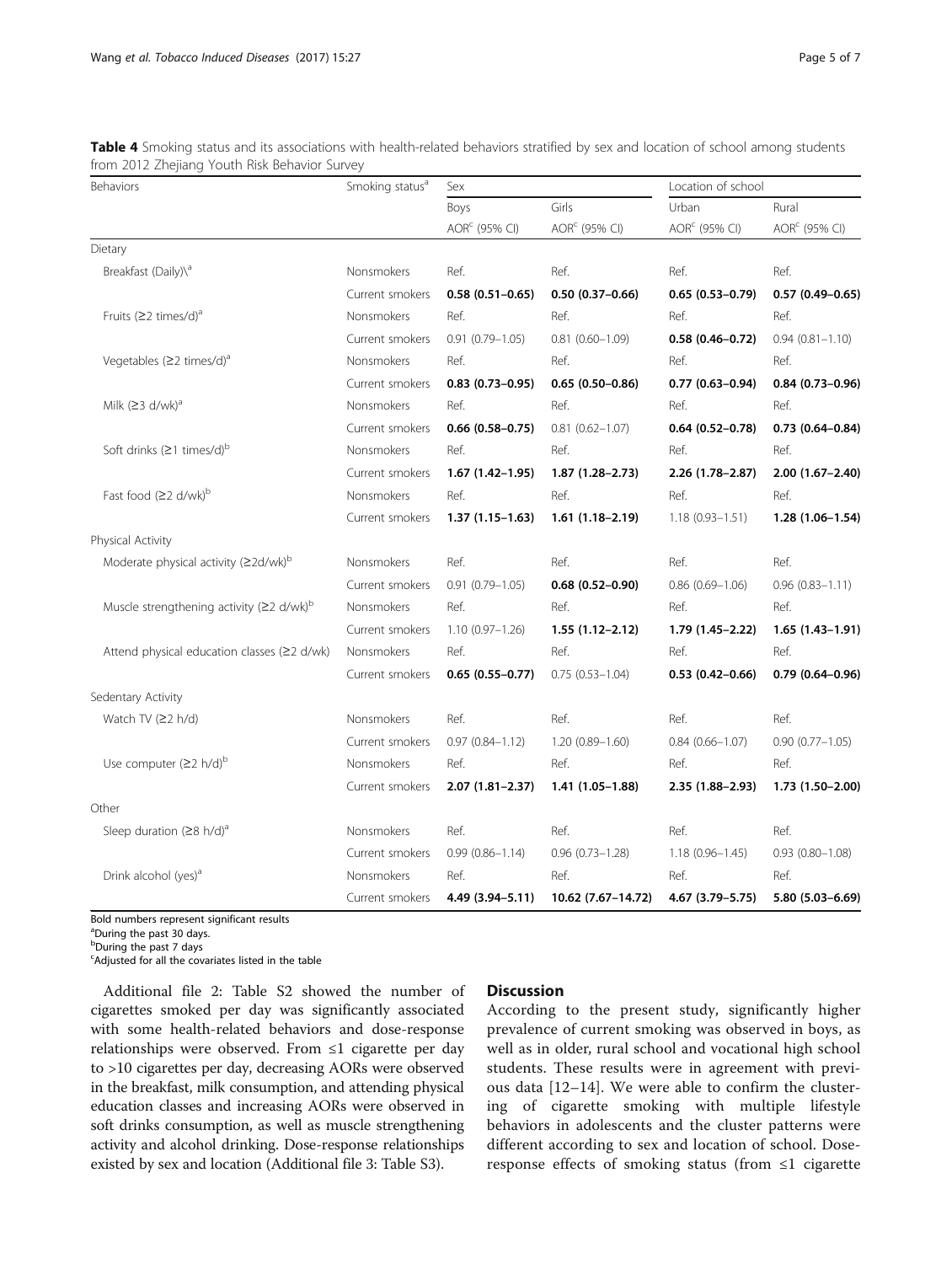<span id="page-5-0"></span>per day to 2–10 cigarettes per day to >10 cigarettes per day) on lifestyle behaviors were also observed in the current study.

A less healthy diet (reduced consumption of breakfast, vegetables, fruits, milk and increased consumption of soft drinks, fast food) was found among current smokers as compared to nonsmokers. These results reinforced previous findings that adolescent smoking was inversely associated with healthy dietary behaviors [[8, 15](#page-6-0)–[17](#page-6-0)]. In recent years, there have been considerable studies on the negative impact of cigarette smoking on physical activity among children and adolescents [\[18](#page-6-0), [19](#page-6-0)]. We showed that adolescent smokers were significantly less likely to attend physical education classes than were nonsmokers, which supported the previous researchers [\[18, 19](#page-6-0)]. However, a positive association between cigarette smoking and muscle strengthening activity was observed. Further studies were warranted to confirm and explore the nature of this association. There have been few studies exploring the association between cigarette smoking and sedentary behaviors. Giannakopoulos et al. [\[20](#page-6-0)] reported that adolescent smokers spend more time watching TV and playing videogames than adolescent non-smokers. Our results confirmed that smoking adolescents spend longer time on computer. There is evidence that smoking and alcohol drinking behaviors tend to cluster together in adolescents [[21, 22\]](#page-6-0). In our study, it was found that cigarette smoking was strongly associated with increased risk of drinking alcohol, which has been reported in previous studies [\[10, 23](#page-6-0)–[26](#page-6-0)]. Overall, our findings also indicated that the effects of smoking on a series of healthrelated behaviors of adolescents were modified by sex and school location. One possible reason, we hypothesized, was the different characteristics of health-related behaviors in these groups. Take breakfast consumption behavior for example, one of our studies, with the same participants as the current study, showed that the prevalence of daily breakfast consumption was significantly lower among rural schools than urban schools [[11](#page-6-0)], which may partly explain our findings of reduced breakfast consumption among rural current smokers as compared to urban current smokers. Dose-response relationships between smoking frequency and some certain behaviors (e.g. watching television and video, intake of fast food) have been reported in previous studies [[8](#page-6-0), [27](#page-6-0)]. The results of our study confirmed the dose-response effects of smoking status on lifestyle behaviors. However, due to the measurement differences, our data on the dose-response effects of smoking among adolescents were not comparable to those in previous studies.

The results from our study were subject to several limitations. First, as this study was carried out with a cross-sectional design, we could not provide causal associations of cigarette smoking with other health-related behaviors. Second, the generalization of our results to Chinese adolescent population is under discussion as the sample was selected in one province of China. Third, the smoking behavior in adolescents was self-reported through a single item rather than biomarker of smoking.

## **Conclusions**

In conclusion, we reported the interrelations between cigarette smoking and multiple lifestyle behaviors in adolescents. These associations should be considered in the planning of health promotion interventions to target multiple health behaviors.

# Additional files

[Additional file 1: Table S1.](dx.doi.org/10.1186/s12971-017-0132-0) Possible interaction between clustered factors (fruits and vegetables; fast food and soft drinks; watch TV and use computer) and other behaviors. (DOCX 20 kb)

[Additional file 2: Table S2.](dx.doi.org/10.1186/s12971-017-0132-0) Number of cigarettes smoked per day and its associations with health-related behaviors among all students. (DOCX 18 kb)

[Additional file 3: Table S3.](dx.doi.org/10.1186/s12971-017-0132-0) Number of cigarettes smoked per day and its associations with health-related behaviors stratified by sex and location of school. (DOCX 23 kb)

#### Abbreviations

AOR: adjusted odds ratio; CI: confidence interval; GYTS: Global youth tobacco survey; OR: odds ratio

#### Acknowledgments

We would also like to thank those who were involved in the study and assisted in data collection, analyses and manuscript writing, revising and submitting for their support and cooperation.

#### Competing interest

The authors declare that they have no competing interest.

#### Funding

The study was sponsored by "Zhejiang Provincial Public Welfare Technology Applied Research Projects (Grant number: 2015C33099)" and "Medicine and Health Care in Zhejiang Province Science and Technology Platform Project (Grant number: 2017RC017)."

#### Availability of data and materials

Please contact author for data requests.

#### Authors' contributions

M.W. designed the study and collected, analyzed the data with H. W., F. R. F., C. X. X. and X. F. D. Professors J. M. Z. gave much advice and directions in both study design and preparing of the manuscript. All the authors have read and approved the final submitted version.

#### Consent for publication

Consent was obtained from parents / guardians of the selected students to publish the collected data.

#### Ethics approval and consent to participate

Our study abided by the "Declaration of Helsinki" and was approved by the ethnics committee of Zhejiang Provincial Center for Disease Control and Prevention. To make all the participants voluntary, parents/guardians of the selected students and the school officials were sent a written letter to inform them that a study was to be conducted to examine issues relevant to adolescent health, and given the option to refuse the students' participation in the study.